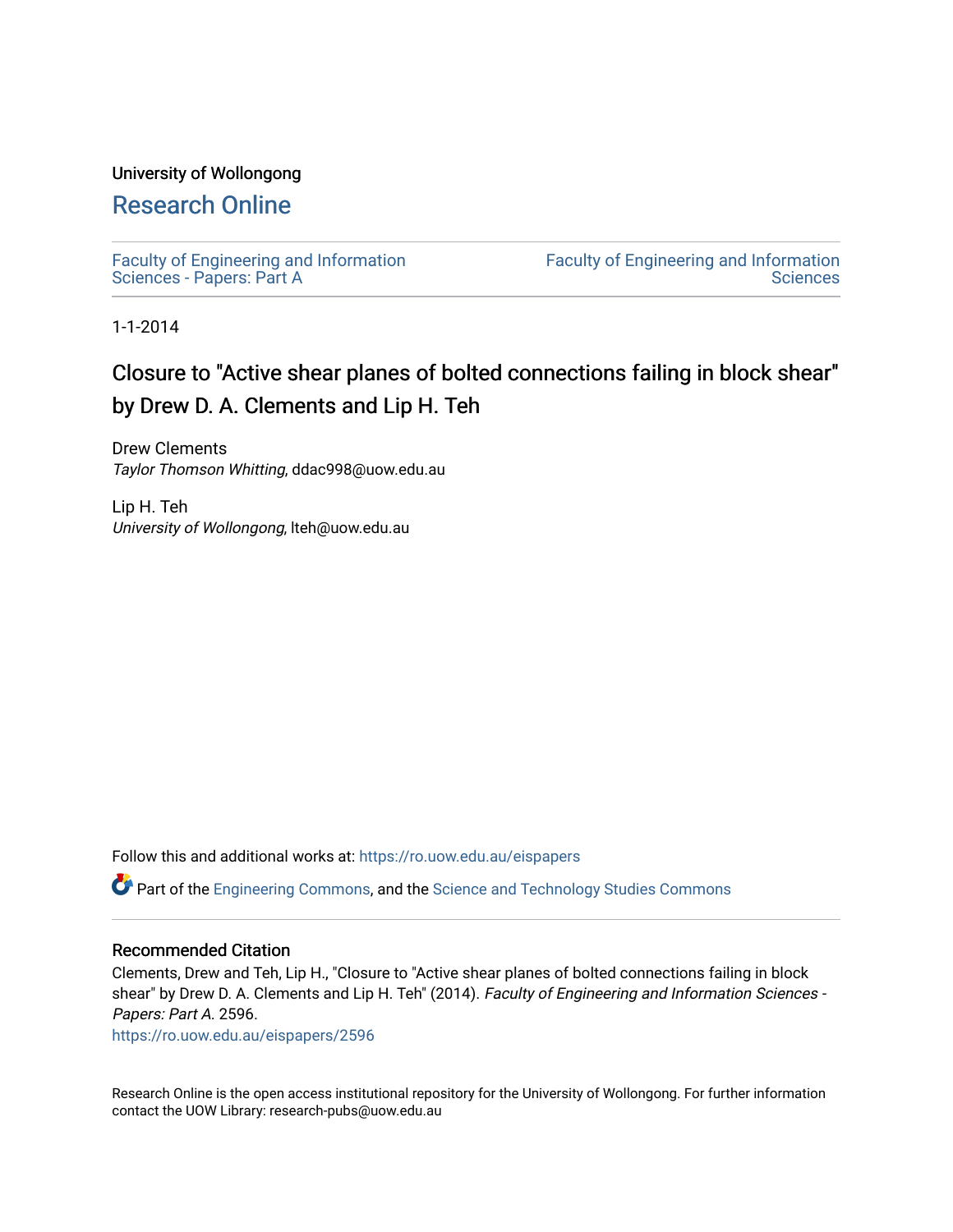# Closure to "Active shear planes of bolted connections failing in block shear" by Drew D. A. Clements and Lip H. Teh

# Abstract

The writers thank the discusser for the interest in the original paper and for the discussion, which provides the opportunity to clarify and reiterate a few points made in the original paper. The writers agree with the discusser that the behavior of bolted connections is not as simple as they appear to be to the casual observer, which is one reason why many structural collapses have been associated with connection failures. Furthermore, a substantial number of code equations for various ultimate limit states of bolted connections lead to considerable errors on either side of conservatism (Teh and Clements 2012; Teh and Gilbert 2012; Teh and Yazici 2013a).

## Keywords

block, failing, connections, bolted, planes, shear, teh, active, h, closure, lip, clements, drew

## **Disciplines**

Engineering | Science and Technology Studies

### Publication Details

Clements, D. D. A. & Teh, L. H. (2014). Closure to "Active shear planes of bolted connections failing in block shear" by Drew D. A. Clements and Lip H. Teh. Journal of Structural Engineering, 140 (2), 07013002-1-07013002-2.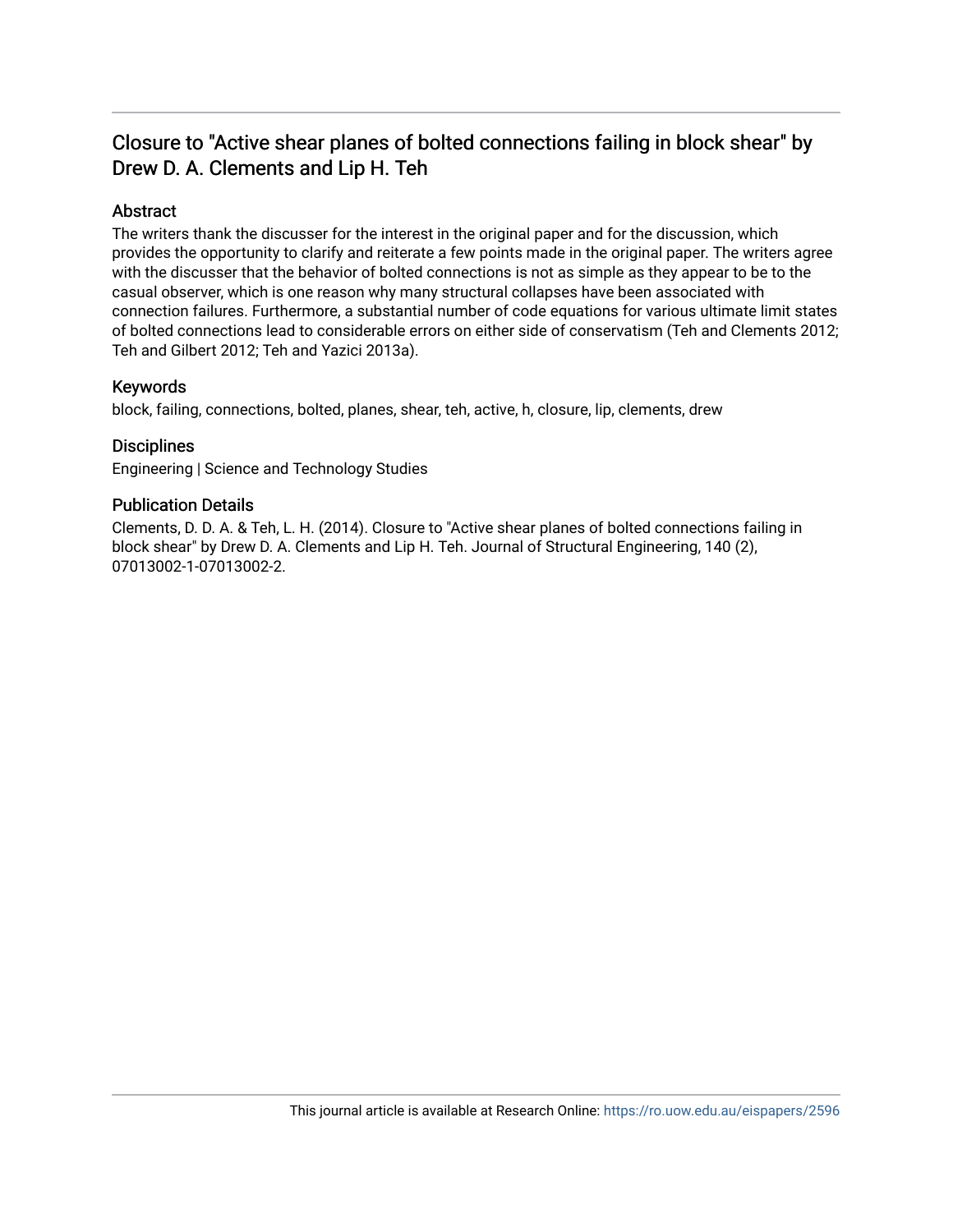# Closure to "Active Shear Planes of Bolted Connections Failing in Block Shear" by Drew D. A. Clements and Lip H. Teh

Drew D. A. Clements<sup>[1](#page-2-0)</sup> and Lip H. Teh<sup>2</sup> A.M.ASCE

 The authors thank the discusser for his interest in the paper and for his discussions, which provide the opportunity to clarify and reiterate a few points made in the paper.

The authors agree with the discusser that the behaviour of bolted connections is not as simple as they appear to be to the casual observer, which is one reason why many structural collapses have been associated with connection failures. Furthermore, a substantial number of code equations for various ultimate limit states of bolted connections have been demonstrated 10 to lead to considerable errors on either side of conservatism (Teh & Clements 2012, Teh & Gilbert 2012, Teh &Yazici 2013a).

 The authors also agree that simplifying assumptions lead to savings in analysis time, and the finite element model should be accurate enough to provide useful results that can be interpreted to reach the correct conclusion. As stated in the paper, the aim of the finite element analysis is to confirm the location of the active shear planes indicated by the experimental evidence of Franchuk et al. (2003) and identified by Teh & Clements (2012). These active shear planes are regions of maximum shear stresses.

 However, the authors disagree with the discusser's statement that flexible solid elements should be used to model the bolts and initial bolt pretension. Firstly, whether the bolts are perfectly rigid or not does not affect the ultimate limit state of block shear failure of the 21 bolted connections, nor the location of the active shear planes. As far as the test specimens 22 are concerned, the high-strength steel bolts were virtually rigid, especially when compared to the connected thin sheets used in the laboratory tests, which was why each bolt was modelled as a 3D analytical rigid body revolved shell.

25 Secondly, bolt pretension should not be modelled in the analysis at all since there was no bolt pretension in the laboratory tests. The discusser is encouraged to read the referenced paper by 27 Teh & Clements (2012), who presented the laboratory tests, in particular the section "Specimen Configurations and Test Arrangements". It was stated that the bolts were installed by hand with minimal tightening, so there was no bolt pretension.

 The "skid marks" mentioned by the discusser and apparently shown Figure 12(a) of the paper were not the result of clamped bolt heads, but due to scrubbing during the specimen fabrication. Marks almost transverse to the direction of loading can also be seen in the lower right region. The initially more flexible response shown in Figure 8 was not due to slippage of the bolted connection, but due to the slippage between the inner sheet and the shim plates used to make up the difference between the minimum jaw opening of 5.5 mm and the thin

<span id="page-2-0"></span> $\frac{1}{1}$ <sup>1</sup>Structural Engineer, Taylor Thomson Whitting, 48 Chandos Street, St Leonards, NSW 2065, AUSTRALIA. <sup>2</sup>Senior Lecturer, School of Civil, Mining & Environmental Engineering, University Of Wollongong, Wollongong, NSW 2500, AUSTRALIA.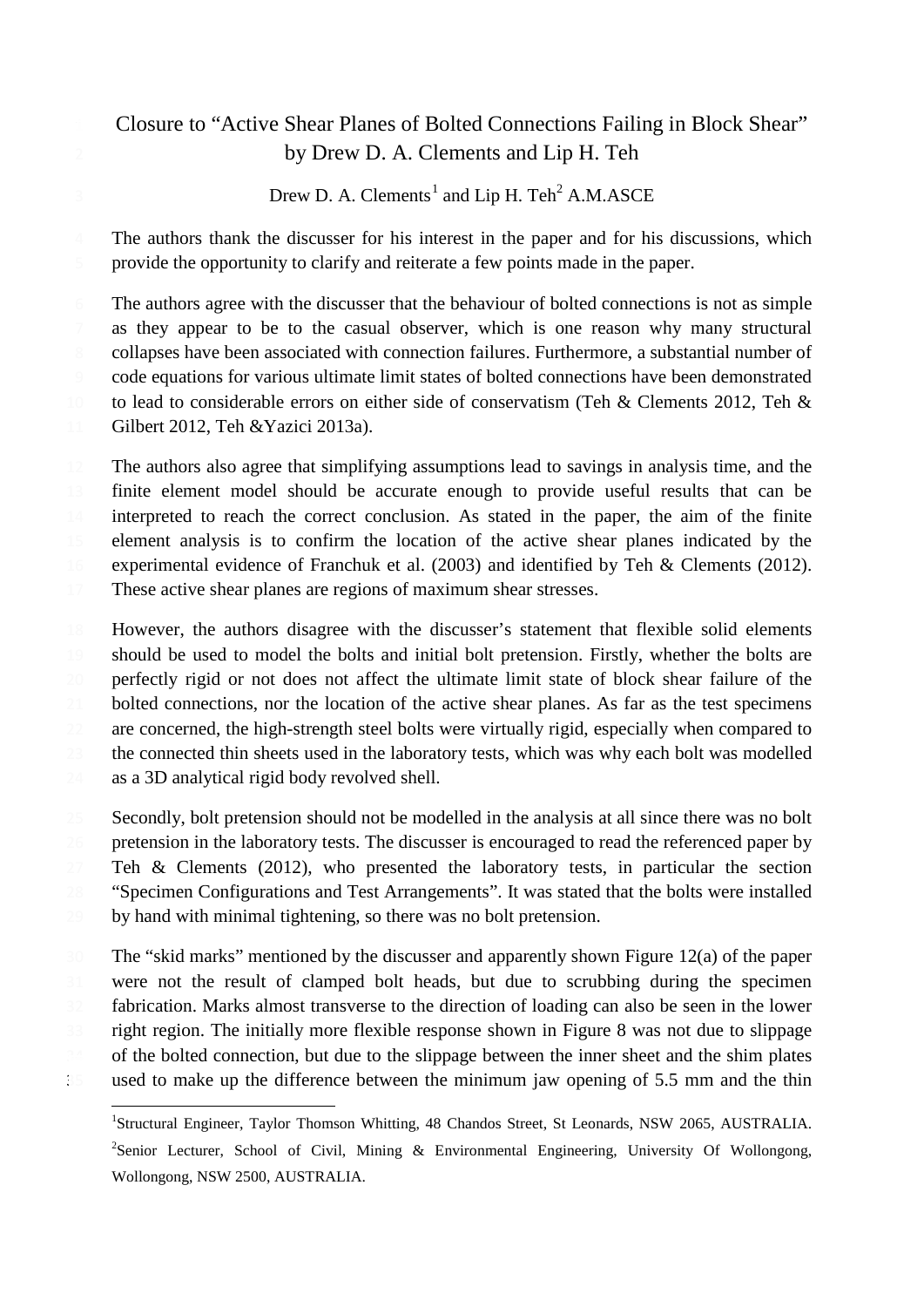sheet thickness of 3 mm. These shim plates on both sides of the inner sheet are not shown in Figure 4 since they were not relevant to the issue of concentric loading. As stated in the section "Finite Element Analysis to Locate the Active Shear Planes", there was also flexibility or slippage in the testing system which manifested in the apparent response of the tension coupon. In any case, slip behaviour is not relevant to determining the location of the 41 active shear planes since the load was transferred via the bolts bearing on the bolt holes.

 The authors disagree with the discusser's assertion that displacements should be imposed on the inner sheet rather than the bolts. It is the relative displacement between the bolts and the clamped end of the inner sheet that matters.

 The curling behaviour (out-of-plane deformation) mentioned by the discusser was not present in the laboratory tests of the specimens studied in the paper, all of which were double-shear 47 connections as depicted in Figure 4 of the paper. As pointed out by Teh & Gilbert (2012), the inner sheet of a double-shear connection is not subject to out-of-plane failure modes since the loading is concentric. It was for this reason that the mid-plane of the finite element model for the inner sheet was restrained from out-of-plane displacements.

 The first figure provided by the discusser is for a single-shear connection, which has very different behaviour from the double-shear connections studied in the paper. The discusser is encouraged to read the first paragraph of the section "Finite Element Analysis to Locate the Active Shear Planes", and look at Figure 4 of the paper. It was clearly stated that the finite element models simulate the concentrically loaded inner sheets of double-shear bolted connections.

 The discusser is correct that the finite element analysis did not simulate fracture, because such simulation is unnecessary for determining the ultimate limit load of a specimen failing in block shear through the shear yielding and tensile rupture mechanism. As explained in the paper, the ultimate load of such a specimen is reached due to necking of the tensile net section, and before fracture. This phenomenon is indicated in Figure 8, and is particularly evident in Figure 13. The load only dropped abruptly following fracture, which took place after the limit load had passed.

 The shear failure planes shown in the second figure provided by the discusser is not correct, since it is not possible for maximum shear stresses to occur along those planes due to the bolts bearing symmetrically on the bolt holes. In fact, Figures 10 and 11 show that there are minimal if any shear stresses along the bolt centrelines, as logically expected. The use of such planes has been shown to lead to excessive conservatism against laboratory test results of the authors as well as independent test results on hot-rolled steel plate connections obtained by various researchers around the world (Teh & Yazici 2013a).

71 The discusser's statement that shear fractures occur from the edge to bolt hole (AB and CD) path shown in the second figure of the discusser) has confused the fracture at the edge due to tensile stresses transverse to the direction of loading to be shear fracture. Shear fracture starts 74 from the bolt hole, not from the edge, as pointed out by Kim & Yura (1999) and Teh &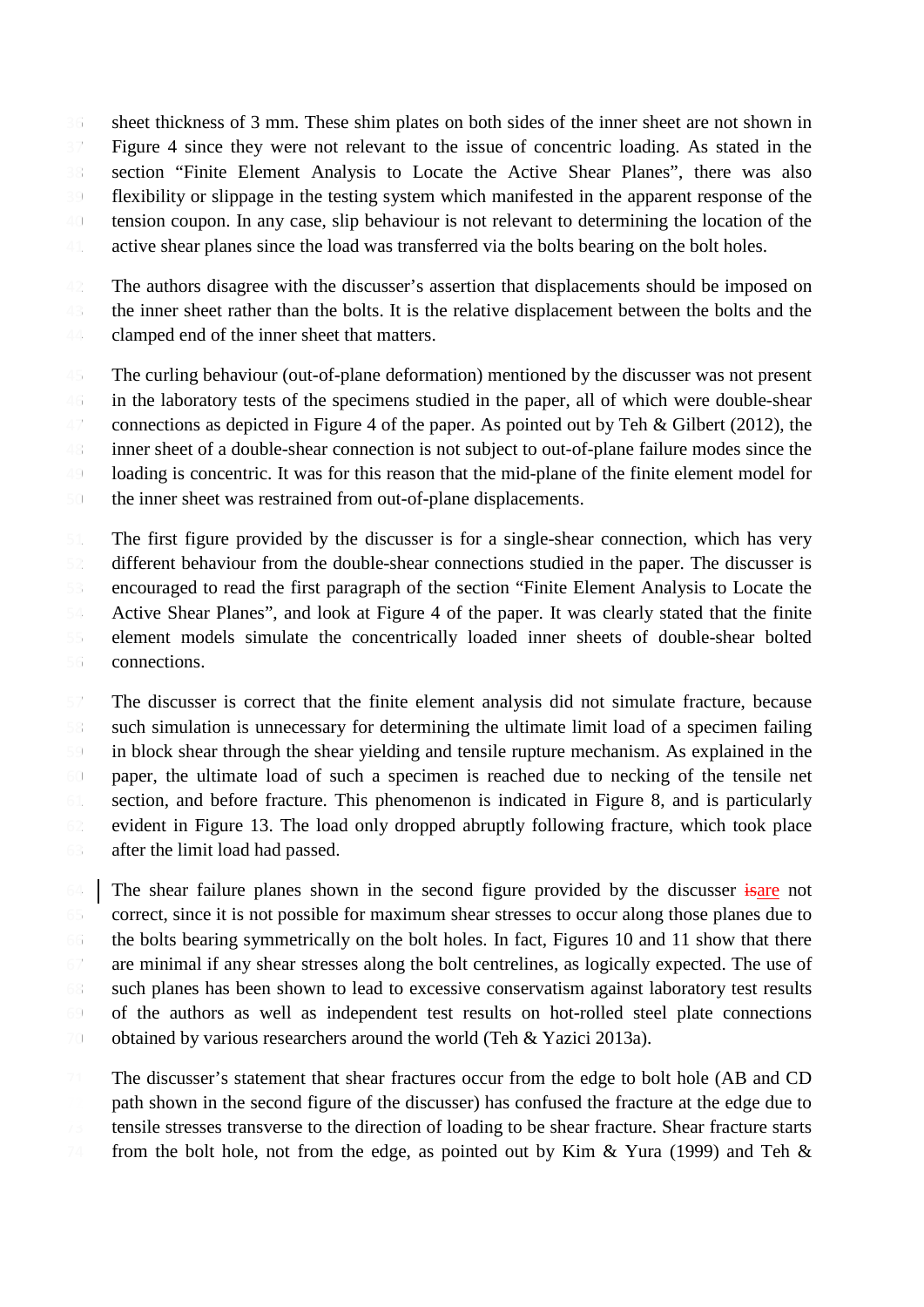75 Yazici (2013b). It can also be seen in Figures 10 and 11 that the shear stresses are maximum adjacent to the bolt hole, and decreases towards the edge as logically expected.

 The potential misidentification of fracture at the edge due to tensile stresses transverse to the direction of loading for shear fracture had been well anticipated by Teh & Yazici (2013b). 79 The discusser is encouraged to read that paper and look at Figs 4(b) and (5) of Teh & Yazici (2013b), which show tensile fracture at the edge and shear fracture at the bolt hole, 81 respectively.

82 The discusser has misunderstood what in-plane shear stresses, denoted S12, are. These are in 83 fact the shear stresses mentioned by the discusser to be parallel to the AB and CD lines (which, by the way, should be acting in pair with shear stresses perpendicular to themselves for equilibrium in the plane of the sheet, hence the designation S12). The discusser has 86 confused the shear stresses parallel to the AB and CD lines to be S11.

87 In the second sentence of the second paragraph of the discusser's section "Failure Check", the discusser confuses S11 to be the normal stresses along the BC line, which are actually 89 denoted S22 in ABAQUS. In the third sentence, however, the discusser confuses S11 to be the shear stresses along AB and CD lines, which are denoted S12 in ABAQUS.

- 91 The S11 component mentioned by the discusser actually denotes the normal stresses in the direction of the "1" axis, i.e. perpendicular to the direction of loading of the bolted connection specimen. These stresses reach the maximum tensile values at the edge 94 downstream from the bolts, and can cause tensile fracture at the edge if the end distance  $e_1$  is small enough, as pointed out by Kim & Yura (1999). Such fracture should not be confused with shear fracture, which would be initiated adjacent to the bolt hole.
- The use of effective plastic strain (PEEQ) contours by the discusser and the use of von Mises stress contours by other authors in the literature have obscured the mechanism of block shear failures, as it was very difficult if not impossible to identify the regions of maximum shear strains (or stresses) from the combined strain or stress contours. Furthermore, it is impossible to tell from the effective strain contours, which are scalar quantities, whether a particular region is subjected to tensile or compressive stresses. It was only when the in-plane shear stress contours were plotted by the authors that the regions of maximum shear stresses could 104 be seen clearly for the specimens undergoing block shear failures.
- The discusser's third figure does not appear to be connected to the topic (no pun intended), as the gusset plates can be seen to buckle under compression. Block shear failures (or the "ultimate fracture" mentioned by discusser) do not take place under such a condition.
- For the purpose of determining the location of the active shear planes, which has been indicated by experimental evidence and verified against laboratory test results, there is little point in retracing the load-deflection paths. The discusser's statement that "Most of FE studies present comparisons between two results with respect to characteristic behaviour" does not provide a scientific reason for retracing the load-deflection paths in order to determine the location of the active shear planes.